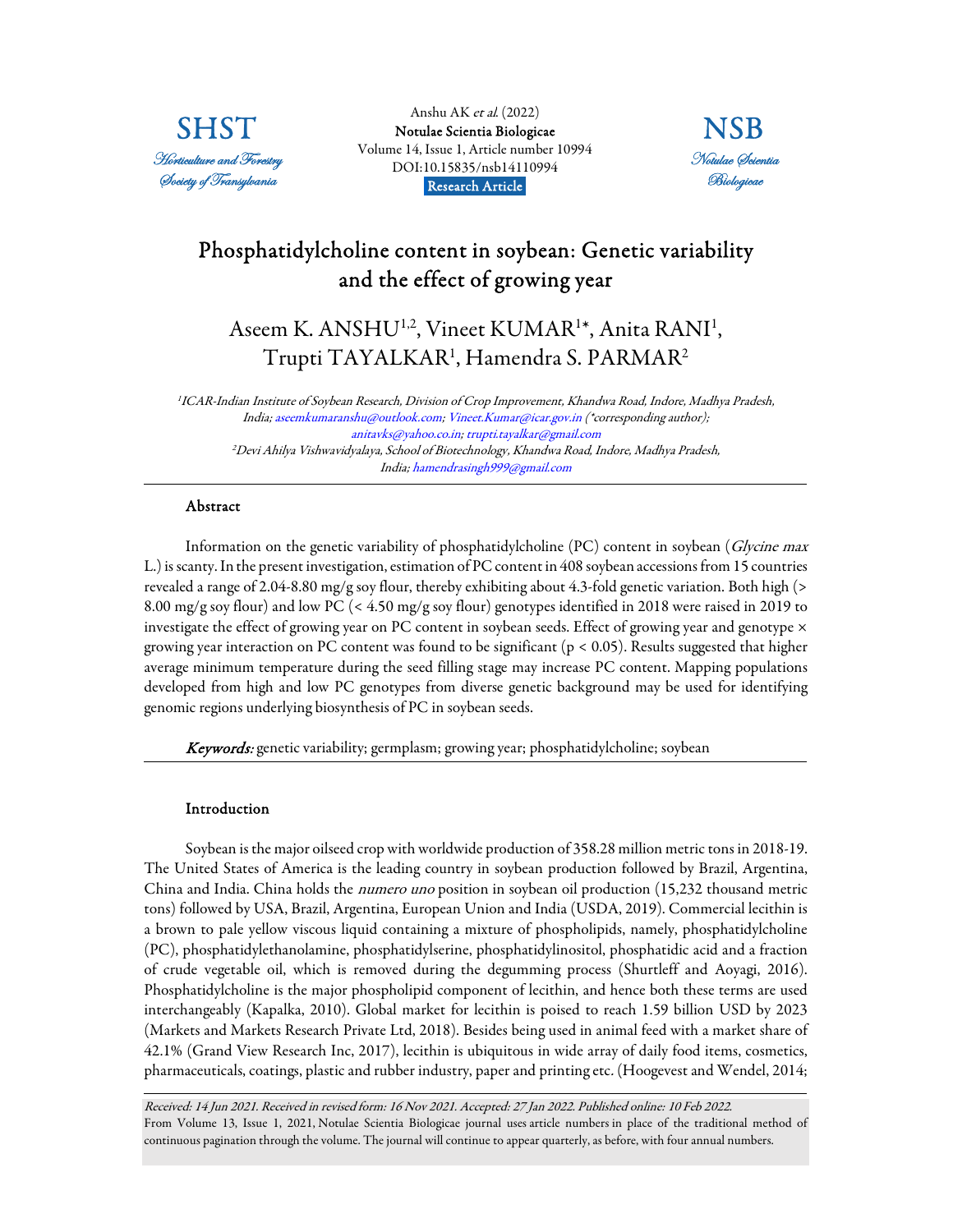List, 2015). Soybean oil has high total phospholipids compared to other vegetable oils (Shurtleff and Aoyagi, 2016) and commands 79.6% market share (Grand View Research Inc, 2017). Among all the phospholipids present in commercial soybean lecithin, it is the PC (1,2-Diacyl-sn-glycero-3-phosphocholine) component which is desired to be in high concentration in commercial lecithin for the food industry due to its high polarity and emulsifying property (Shurtleff and Aoyagi, 2016). PC may be implicated in the synthesis of choline molecule required for transport of fats (Van der Veen et al., 2017) and in neurotransmitter acetylcholine for cognitive and brain functions (Blusztajn et al., 2017) and staving off cardiovascular diseases by lowering homocysteine concentration in plasma (Olthof et al., 2005).

Therefore, soy industry seeks to enhance the proportion of PC content in the commercial lecithin, which underscores the importance of development of soybean varieties with high level of PC content to be used as raw material. This necessitates investigating the genetic variability for PC content in soybean germplasm. Barring the sole report of Song et al. (2018), genetic variability for PC has been scarcely reported. Even the study of Song *et al.* (2018), which reported PC content in narrow range of 7.09-10.27 mg/g soy flour in 269 soybean samples, has its own limitation as soybean samples analysed in the study were grown in 4 soybeanproducing regions of China i.e. the narrow variability for PC in the study was inclusive of variation due to altitude/latitude of different growing locations. In the present study, therefore, it was thought worthwhile to analyse large number of soybean genotypes from different country of origin raised at single location, thereby eliminating the effect of growing location, to investigate the genetic variability for PC. Soybean genotypes identified for high and low PC content in first cropping season were also raised in the next cropping season to assess the effect of growing environment on PC content.

### Materials and Methods

Four hundred eight soybean accessions comprising exotic accessions, indigenous collections, advanced breeding lines developed in the flagship plant breeding programme on 'Breeding for food grade characters and oil content' and popular cultivars of India were raised in the field of ICAR-Indian Institute of Soybean Research, Indore (N 22.7196° and E 75.8577°), India in cropping season 2018. Planting was done in the last week of June 2018 in single row plot of 3 m length with row-to-row spacing of 45 cm and plant-to-plant distance of 5 cm. In cropping season 2019, planting of only selected genotypes was carried out with the same crop geometry as in cropping season 2018 in random block design in triplicate. Standard agronomic practices recommended for soybean cultivation in Central India were followed from sowing to harvesting. Genotypes were harvested at maturity and threshed manually in both the cropping seasons. Freshly harvested seeds were subjected to lipid extraction and PC analysis through HPLC.

#### Extraction of phosphatidylcholine from soybean flour

PC was extracted from soybean flour following Lee et al. (2010). One gram of oven dried finely ground soybean flour (60 mesh) from the seeds of three randomly selected plants was mixed with 7 ml of chloroform: methanol (1:1, v/v) solution in a 50 ml centrifuge tube and vortexed for 2 min. Suspension so obtained was incubated for 1 hour at room temperature and centrifuged at 4800 g for 10 min. The supernatant obtained was transferred to the other centrifuge tube and 15 ml of 0.5% aqueous sodium chloride was added. Subsequently, vortexing for 2 min separated the mixture into 2 distinct phases. The lower organic phase containing the total lipids was decanted into 10 ml beaker containing 250 mg anhydrous sodium sulphate and the contents after stirring carefully were kept for evaporation at 55 °C for 12 hours. The residue so obtained was re-dissolved in 2 ml of isopropanol: n-hexane  $(1:1, v/v)$  and stored at -20 °C for further analysis.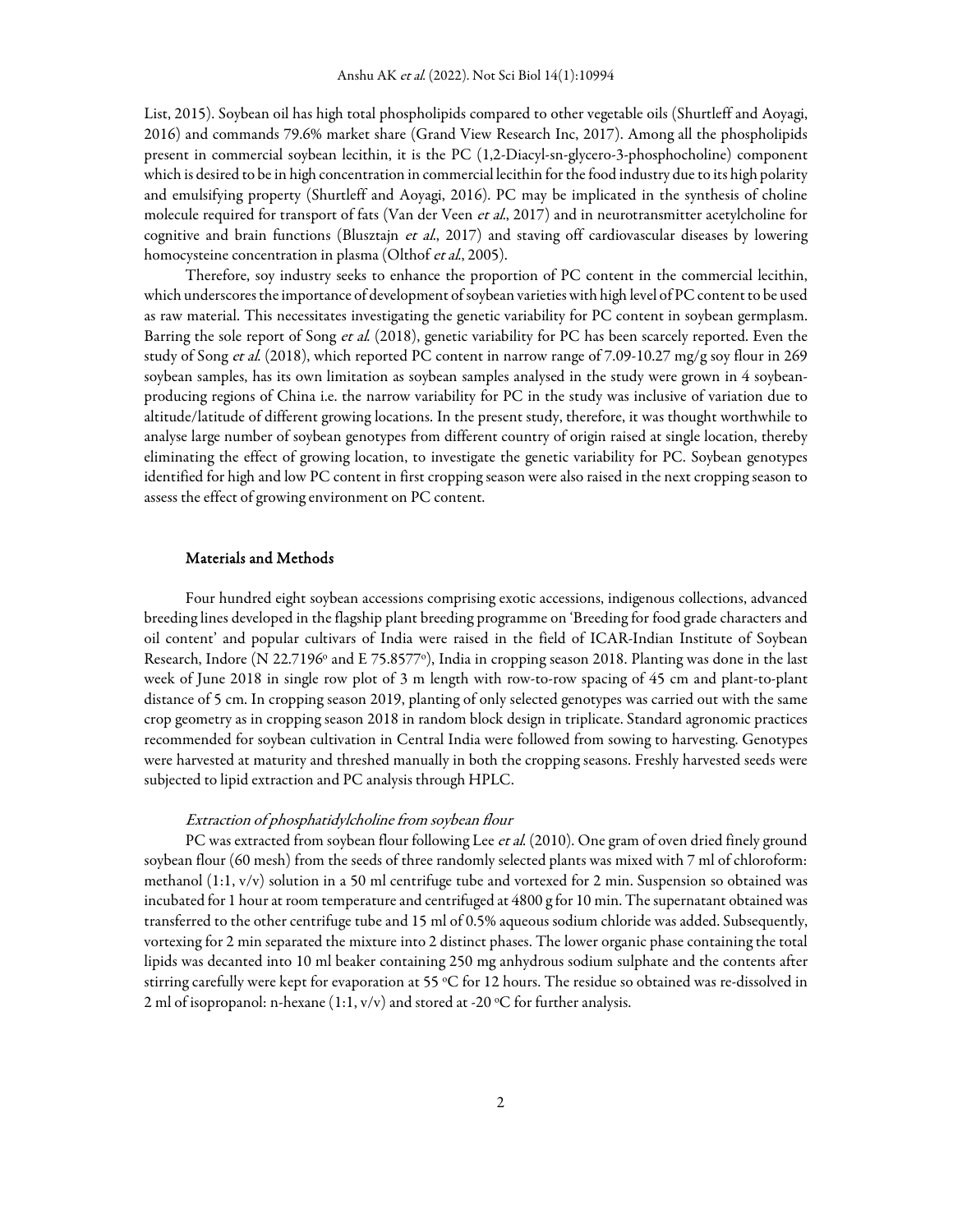## Determination of phosphatidylcholine through HPLC

PC content was determined through HPLC following Jiang et al. (2015). For this purpose, total lipids re-dissolved in isopropanol: n-hexane (1:1, v/v) were passed through syringe filter (PVDF membrane, 0.22 µm pore size, 13 mm diameter,). A fixed volume (20 µl) of the syringe-filtered sample was injected into a Shimadzu chromatograph (LC-10AT VP), equipped with a UV detector (SPD 10AT VP) and oven (CTO-10) housing a silica column (Phenomenex; Luna 5 µm Silica (2) 100 Å, LC Column, 250 × 4.6 mm; Catalogue No. - 00G-4274-E0). The column oven was maintained at 40 °C. The separation of PC was achieved isocratically using mobile phase comprising isopropanol: n-hexane: HPLC grade water in the ratio of 70: 16: 14 (V: V: V) at a flow rate of 1.0 ml/min for 30 min. The PC was detected at a wavelength of 205 nm. The retention time of PC was 14.1 min (Figure 1). A standard curve was generated using different concentration of L-αphosphatidylcholine procured from Sigma Aldrich (catalogue no. P7443). The concentration of PC in the sample was computed by comparing its peak area with that of the known concentration of the standard. PC content was expressed as mg/g soy flour on dry weight basis and values given are mean of triplicate samples from 3 randomly selected plants.



Figure 1. HPLC chromatogram depicting the resolution of phosphatidylcholine standard at 14.1 min

#### Statistical analysis

All data presented in tables were expressed as the means of triplicate measurements. Multiple comparisons of means were performed using Fisher's Least Significant Difference (LSD) test. Differences were considered significant when the probability value was < 0.05 (p < 0.05). All calculations were performed using GraphPad Prism version 9.1.0 for Windows (GraphPad Software, San Diego, California, USA). Effect of genotype, growing year and genotype × growing year was analysed through two-way analysis of variance using IBM SPSS Statistics for Windows, Version 25.0 (IBM Corp, Armonk, NY).

#### Results and Discussion

As evident from Table 1, which lists high and low PC content soybean genotypes identified across 408 soybean accessions analysed from the cropping season 2018, PC content ranged from 2.04 (IC275) to 8.80 mg/g soy flour (NRC151), thereby exhibiting about 4.3-fold genetic variation. The coefficient of variation of PC was 12.63. IC275 is an indigenous collection, while NRC151 is a lipoxgenase-3 free advanced breeding line developed from JS335  $\times$  PI417458 (*k3lx3*). Figure 2 exhibits the distribution of 408 genotypes among different ranges of PC content, with minimum number of genotypes (4) falling in the range of 2.00-4.00 mg/g soy flour, while maximum number of genotypes (313) were in the range of 6.01-8.00 mg/g soy flour. Seventy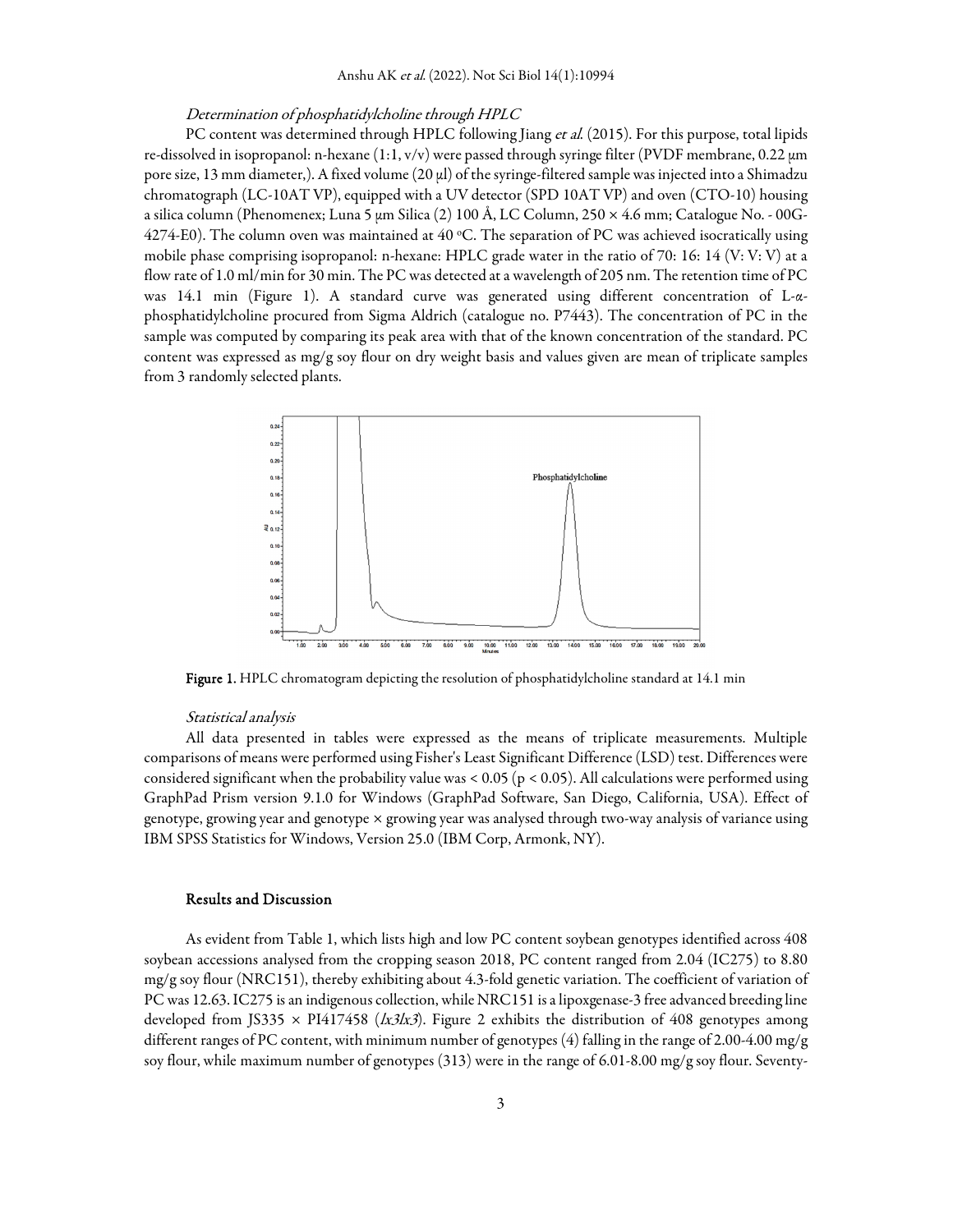nine soybean genotypes exhibited PC content in the range of 4.01-6.00 mg/g soy flour, while 12 soybean genotypes exhibited > 8.00 mg/g soy flour. Frequency distribution curve for PC showed skewness -0.87 and kurtosis 2.73, showing symmetrical distribution of the data. Song et al. (2018) investigated PC content in 269 soybean genotypes collected from 4 soybean-producing regions of China and reported the concentration in the range of 7.09-10.27 mg/g soy flour with the mean value of 8.16 mg/g soy flour i.e. only 1.45 fold genetic variation was reported by these authors. Though, the authors did not mention the true genetic background of these 269 soybean samples in their study, very low variability for PC content may be because of the narrow genetic base of the soybean samples analysed, and the variation noted may also be contributed by the different growing conditions prevailing at the different soybean-producing regions from where the authors collected these samples. Barring this sole report on assessment of soybean genotypes for PC content with limited information, the authors could not find any other study in the literature to compare the genetic variability of PC content observed in our investigation.

| Genotype       | Growing year    |                 |  |  |
|----------------|-----------------|-----------------|--|--|
|                | 2018            | 2019            |  |  |
| <b>NRC151</b>  | $8.80 \pm 0.62$ | $8.91 \pm 0.71$ |  |  |
| AVKS215        | $8.62 \pm 0.53$ | $9.04 \pm 0.86$ |  |  |
| EC456556       | $8.53 \pm 0.45$ | $8.92 \pm 0.62$ |  |  |
| IC243548       | $8.40 \pm 0.35$ | $9.61 \pm 0.91$ |  |  |
| AVKS201        | $8.34 \pm 0.32$ | $9.57 \pm 0.88$ |  |  |
| EC289099       | $8.26 \pm 0.29$ | $9.37 \pm 0.75$ |  |  |
| PI133226       | $8.16 \pm 0.31$ | $8.14 \pm 0.23$ |  |  |
| EC538814       | $8.11 \pm 0.19$ | $8.58 \pm 0.43$ |  |  |
| PI596540       | $8.03 \pm 0.22$ | $8.36 \pm 0.26$ |  |  |
| <b>JS20-98</b> | $4.29 \pm 0.21$ | $5.47 \pm 0.33$ |  |  |
| $JS20-34$      | $4.14 \pm 0.30$ | $5.56 \pm 0.47$ |  |  |
| EC606918       | $3.80 \pm 0.15$ | $4.93 \pm 0.22$ |  |  |
| EC606917       | $3.55 \pm 0.18$ | $4.73 \pm 0.25$ |  |  |
| IC574373       | $3.42 \pm 0.12$ | $4.06 \pm 0.18$ |  |  |
| IC275          | $2.04 \pm 0.06$ | $2.48 \pm 0.08$ |  |  |
| Mean           | 6.43            | 7.18            |  |  |

Table 1. Phosphatidylcholine content (mg/g soy flour) in high and low phosphatidylcholine containing soybean genotypes across growing years

Values given are mean of triplicate samples ± standard deviation. Genotype, growing year and genotype × growing year were significant at  $p < 0.05$  LSD= 0.49.



Figure 2. Distribution of 408 soybean genotypes according to phosphatidylcholine content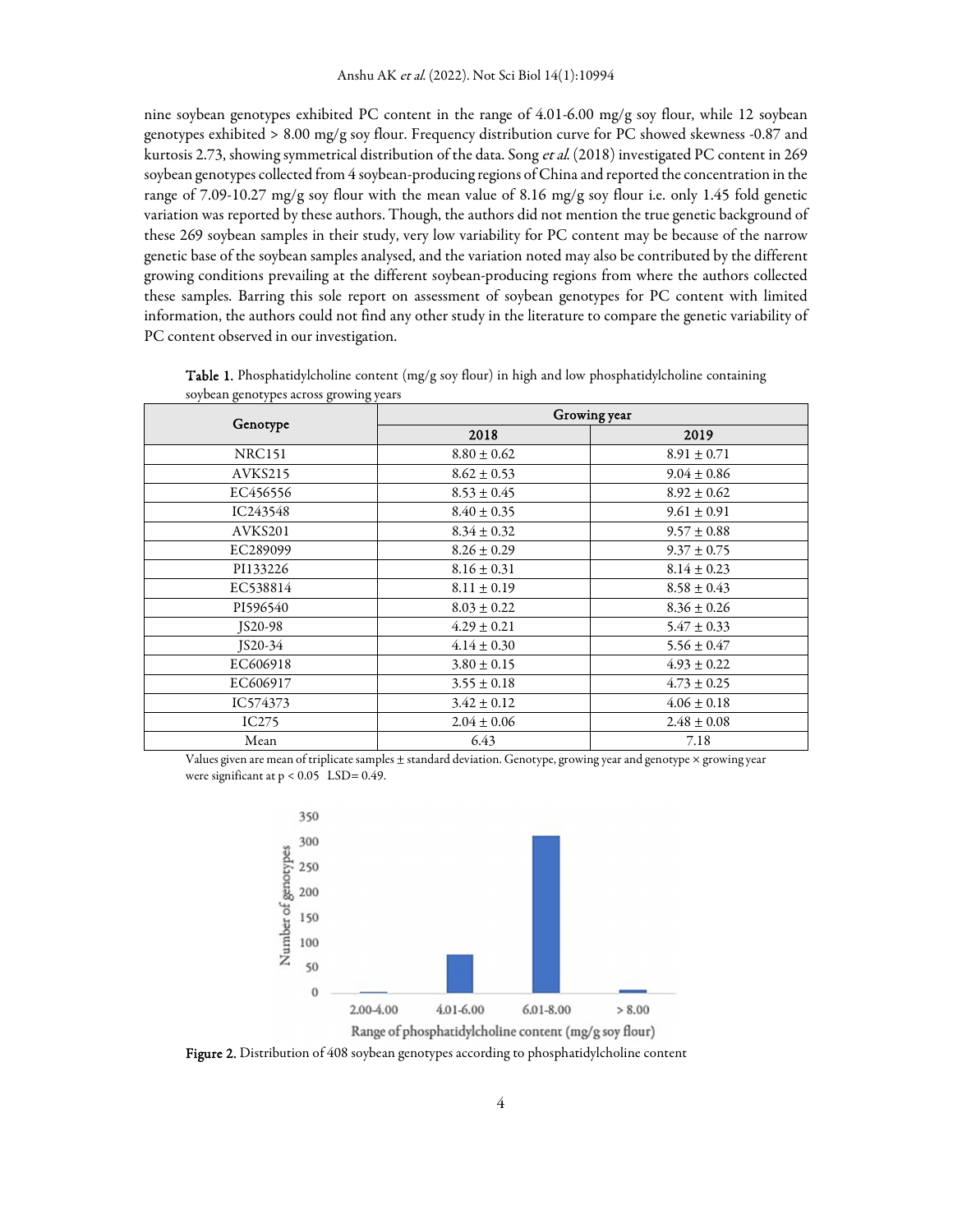Table 2 shows the country of origin of 408 soybean genotypes, their range and average PC content investigated in this study. Genetic variability for PC content was the highest in soybean accessions from India (2.04-8.80 mg/g soy flour-4.3 fold) followed by USA (3.55-7.83 mg/g soy flour-2.2 fold). With regard to average PC content of soybean accessions from different country of origin, soybean accessions from Sri Lanka, Indonesia and Japan exhibited average PC content of 7.76, 7.57 and 7.15 mg/g soy flour, respectively. Average PC content of soybean accessions from Australia was 6.88 mg/g soy flour. Soybean accessions from USA and China both showed average PC content of 6.85 mg/g soy flour followed by Ghana (6.82 mg/g flour) and Taiwan (6.67 mg/g soy flour). Maximum number of 240 soybean accessions was from India with average PC content of 6.65 mg/g soy flour. Average PC content in soybean accessions from Brazil, Hungary, Italy, Philippines and Russia was 6.62, 6.54, 6.48, 6.05 and 6.02 mg/g soy flour, respectively. Average PC content of soybean accessions from some of the countries such as China, Ghana, Hungary, Indonesia, Italy, Nigeria, Philippines, Russia and Sri Lanka are based on very limited accessions analysed.

| Country of origin | Number of genotypes | Range of PC content | Average PC content* |
|-------------------|---------------------|---------------------|---------------------|
| Australia         | 3                   | 6.53-7.45           | $6.88 \pm 0.40$     |
| Brazil            | $\overline{4}$      | 4.55-7.74           | $6.62 \pm 1.14$     |
| China             | $\overline{2}$      | $6.22 - 7.48$       | $6.85 \pm 0.63$     |
| Ghana             | $\overline{2}$      | 5.99-7.65           | $6.82 \pm 0.83$     |
| Hungary           | $\overline{2}$      | 5.18-7.89           | $6.54 \pm 1.35$     |
| India             | 240                 | 2.04-8.80           | $6.65 \pm 0.84$     |
| Indonesia         | $\overline{2}$      | 6.98-8.16           | $7.57 \pm 0.41$     |
| Italy             | 1                   | 6.48                | $6.48 \pm 0.00$     |
| Japan             | 6                   | 6.46-7.29           | $7.15 \pm 0.64$     |
| Nigeria           | ı                   | 6.68                | $6.68 \pm 0.00$     |
| Philippines       |                     | 6.05                | $6.05 \pm 0.00$     |
| Russia            | $\overline{2}$      | 5.56-6.48           | $6.02 \pm 0.46$     |
| Sri Lanka         | 2                   | 7.54-7.97           | $7.76 \pm 0.22$     |
| Taiwan            | 24                  | 5.14-8.00           | $6.67 \pm 0.75$     |
| <b>USA</b>        | 33                  | 3.80-8.53           | $6.85 \pm 1.06$     |
| Unknown           | 85                  | 3.55-7.83           | $6.57 \pm 0.75$     |
| Total             | 408                 | 2.04-8.80           | $6.66 \pm 0.84$     |

Table 2. Average phosphatidylcholine content (mg/g soy flour) in soybean genotypes from different countries

\*Values given are average of phosphatidylcholine content of total soybean genotype from given country ± standard deviation.

Among 408 soybean genotypes assessed for PC content, 7 were the most popular soybean varieties, 42 were special food grade, and 15 were oil traits genotypes developed in India. Variability for PC content in the most popular 7 soybean varieties of India, namely, 'JS335', 'JS20-34', 'JS20-29', 'JS95-60', 'JS93-05', 'RVS 2001- 4' and 'JS20-69', which account for 84% of the total soybean breeder seed indent in the country (AICRPS, 2018) and the harvest of which predominantly goes to soybean oil extraction industries, was from 5.14 to 6.76 mg/g soy flour. This underscores the need to enhance the PC content in commercial varieties. P3-19, a high oleic acid line developed from LSb1  $\times$  NRC7, showed 5.74 mg/g soy flour PC content, while PC content of LSb1 and NRC7 were 5.66 and 6.83 mg/g soy flour, respectively, indicating low PC trait into P3-19 was inherited from LSb1 (Glycine max). NRC127 is Kunitz trypsin inhibitor (KTI) free soybean genotype and is essentially derived variety of 'JS97-52'. PC content of 'NRC127' and 'JS97-52' were statistically same as the former registered a PC value of 6.37 mg/g soy flour while the latter showed 6.67 mg/g soy flour. PC content of 12 Kunitz trypsin inhibitor free lines ( $BC_3F_4$ ), developed by introgressing null allele of Kunitz trypsin inhibitor, an antinutritional factor in soybean, from PI542044 (Glycine max) into 'JS97-52' through marker assisted back crossing (MABC), was also found to be the same as that of 'JS97-52' (6.67 mg/g soy flour). Similarly,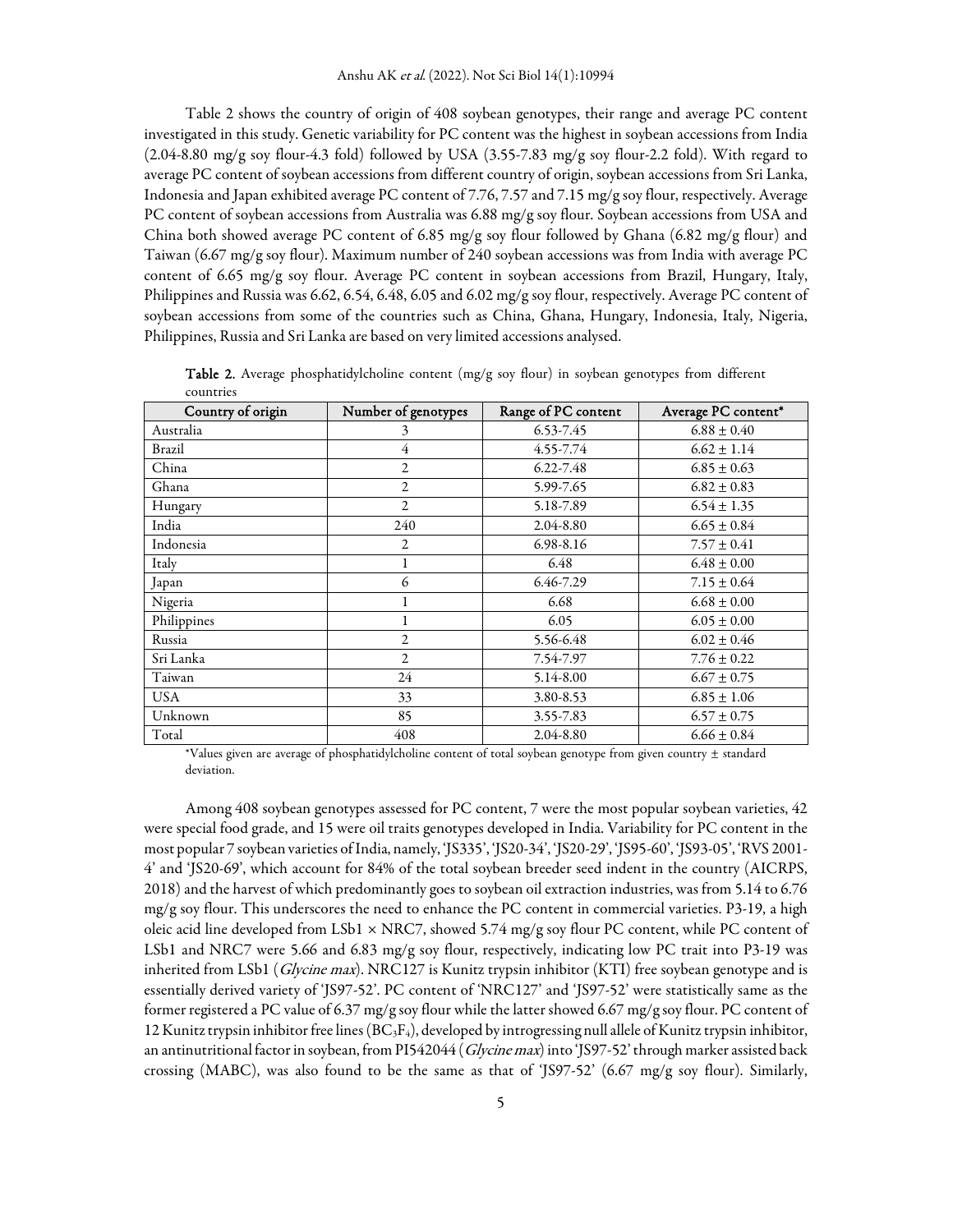lipoxygenase-2 (the principal contributor to the off-flavour associated with the soy products) free soybean genotypes (BC3F4), which have been developed by introgressing null allele of lipoxygenase-2 gene into 'JS97- 52' from PI596540 (8.03 mg/g soy flour) (*Glycine max*) through marker assisted backcrossing, were also found to contain the same level of PC content as that of 'JS97-52'.

Fifteen soybean genotypes were grown in two consecutive years, namely, 2018 and 2019 (Table 1). The criterion for selection of 15 soybean genotypes for investigation of PC content for the second year was the data of the first cropping year i.e. 2018, which revealed 9 high (> 8.0 mg/g soy flour) and 6 low PC genotypes (< 4.5 mg/g soy flour). Effect of growing year and genotype × growing year interaction on PC content in soybean was significant ( $p < 0.05$ ). The increase in PC content of high PC genotypes in 2019 was significantly ( $p < 0.05$ ) less compared to the increase in PC content of low PC genotypes. Among high PC containing soybean genotypes, 3 genotypes, namely, 'AVKS201', 'IC243548' and 'EC289099' showed significant (p < 0.05) increase in PC content in 2019 cropping season compared to 2018, while remaining 6 high PC content genotypes, namely, 'NRC151', 'AVKS215', 'PI596540', 'PI133226', 'EC456556' and 'EC538814' registered no significant (p < 0.05) difference across the two growing years. Among 6 low PC containing soybean genotypes, germplasm accession 'IC574373' showed no significant difference in PC content across two growing years, while the 5 remaining genotypes, namely, 'IC275', 'EC606918', 'EC606917', 'JS20-98' and 'JS20-34' exhibited significant (p < 0.05) increase in PC content in cropping year 2019. Temperature of the location of the experiment for the months of June, July, August and September for both the cropping years 2018 and 2019 was accessed (WeatherOnline, 2019).

|           | Crop growth stage                    | Temperature (°C) |                 |               |                 |                 |               |
|-----------|--------------------------------------|------------------|-----------------|---------------|-----------------|-----------------|---------------|
| Month     |                                      | 2018             |                 | 2019          |                 |                 |               |
|           |                                      | Average<br>Min.  | Average<br>Max. | Mean<br>Temp. | Average<br>Min. | Average<br>Max. | Mean<br>Temp. |
| June      | Sowing                               | 24.5             | 36.0            | 30.2          | 25.7            | 38.3            | 32.1          |
| July      | Vegetative                           | 22.7             | 28.6            | 25.5          | 23.6            | 30.6            | 27.1          |
| August    | Flowering + Seed<br>development (R5) | 22.5             | 27.5            | 25.0          | 22.7            | 27.5            | 25.1          |
| September | Seed development<br>$(R5 + R6 + R7)$ | 20.2             | 29.7            | 25.0          | 22.6            | 28.1            | 25.4          |

**Table 3.** Average minimum, maximum and mean temperature  $(\mathcal{C})$  during crop growth stages in cropping seasons 2018 and 2019 at Indore (N 22.7196<sup>°</sup> and E 75.8577<sup>°</sup>), India

Data presented in Table 3 depicts average minimum temperature, average maximum temperature and average mean temperature during the vegetative phase and seed development stages i.e. R5, R6 and R7 as described by Fehr et al. (1971) during the cropping seasons 2018 and 2019 at the location of the experiment. The data show significantly (1.6 °C) higher mean temperature in July, which corresponds to the vegetative phase, and slightly high mean temperature during the months of August  $(0.1 \degree C)$  and September  $(0.4 \degree C)$ , which coincide with the seed development stages of crop growth, in cropping season 2019 than in cropping season 2018. More importantly, average minimum temperature (night temperature) during the month of September 2019, which coincides with the major seed filling duration as the crop passes through part of R5 and whole of R6 and R7 reproductive stages at the location of the experiment, was 2.4 °C higher than in the corresponding month in 2018. But, average maximum temperature (day temperature) was 1.6 °C higher in 2018 than in 2019 during this month. Dornbos et al. (1989) showed higher PC content in soybean genotype raised at 33 °C than 27 °C, with the night temperature maintained at 19 °C. Increase in PC content in some genotypes in cropping season 2019 in the present study may be attributed to the increase in average minimum temperature (night temperature) than average maximum temperature (day temperature). Further, soybean oil and nutraceutical industries seek soybean genotypes having high PC content as raw material. To obtain transgressive segregants possessing PC content higher than the maximum limit (8.80 mg/g soy flour-NRC151)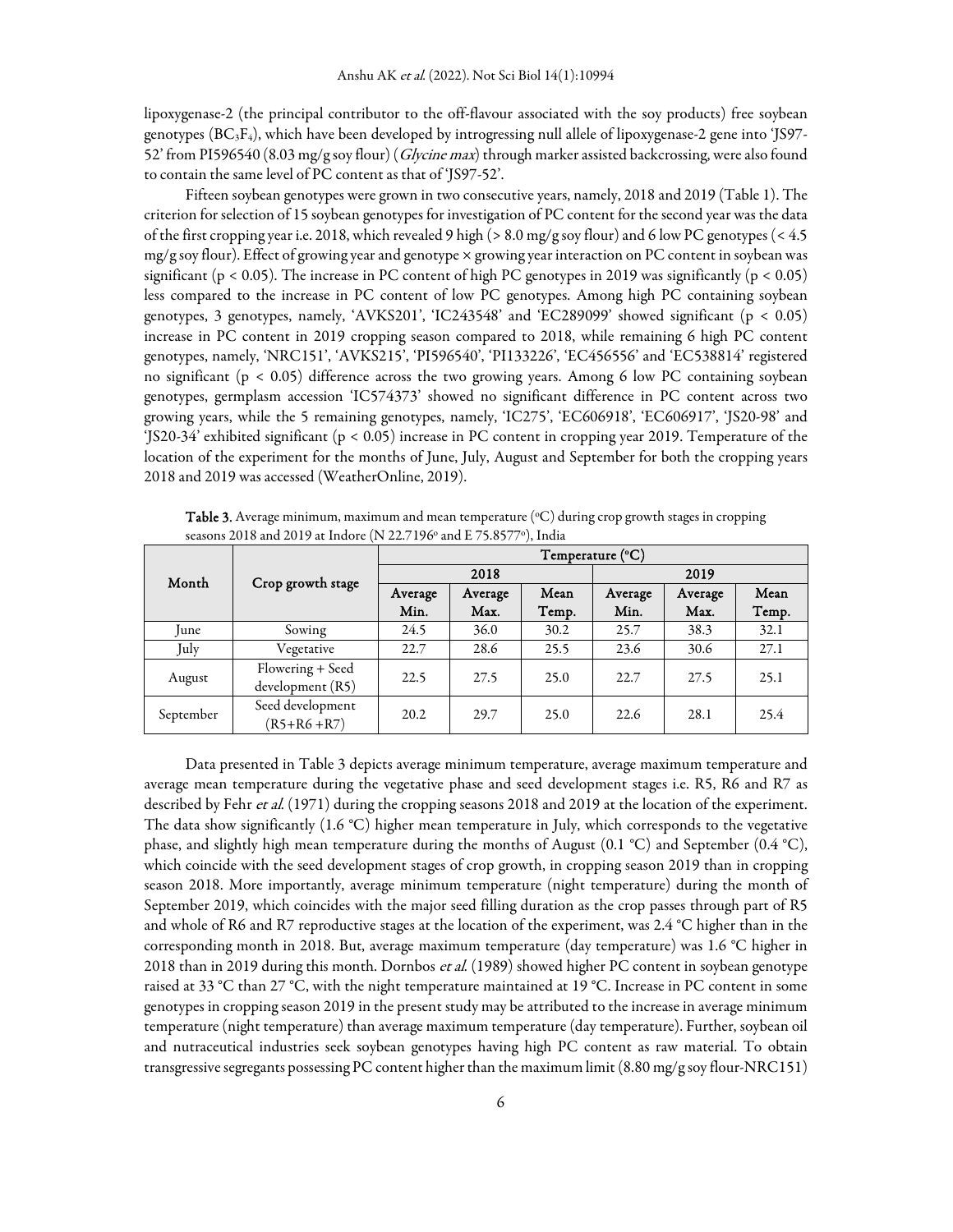observed in the present study, it is important to cross high PC content genotypes of diverse genetic background i.e. from different country of origin. Of the 9 high PC genotypes, 4 accessions, namely, 'EC289099', 'PI596540', 'EC456556' and 'EC538814' were from USA, 4 genotypes, namely, 'NRC151', 'AVKS215', 'AVKS201' and 'IC243548' from India and the remaining 1 genotype, namely, 'PI133226' was from Indonesia. 'NRC151' is a lipoxygenase-3 free soybean breeding line developed from a cross between Indian soybean variety 'JS335' and PI417458 (a lipoxygenase-3 free accession from Japan), and its higher PC content (8.80 mg/g soy flour) than the diverse parents, namely, 'JS335' (6.50 mg/g soy flour) and 'PI417458' (7.29 mg/g soy flour) exhibited transgressive segregation for the trait. 'AVKS215' is a lipoxygenase-2 free breeding line developed from a cross between JS93-05 (Indian soybean variety) and 'PI596540'. Germplasm accession 'PI596540' (8.03 mg/g soy flour) was identified as a high PC containing soybean genotype in our results, therefore 'AVKS215' might have inherited the genes of high PC from its male parent ('PI596540'). 'AVKS201' is a lipoxygenase-1 free genotype developed by crossing Indian variety 'JS335' with 'PI133226' (lipoxygenase-1 free germplasm accession from Indonesia). Interestingly, since 'PI133226' was also identified as high PC content accession in this study, therefore high PC content in 'AVKS201' may be due to the genes inherited from 'PI133226'. 'IC243548' is an indigenous collection in national germplasm repository of India. Therefore, 4 high PC accessions from USA may be crossed with 4 and 1 high PC genotypes from India and Indonesia, respectively, to develop new genotypes which may yield PC higher than the maximum value observed in the present study. With regard to the biosynthesis of PC, it is synthesized via both methylation and nucleotide pathways in animals, the former involves sequential methylation of phosphatidylethanolamine (PE), while in the latter pathway free choline is incorporated into PC via enzymes choline kinase (CKase), cholinephosphate cytidylyltransferase (CCTase) and cholinephosphotransferase (CPTase) (Monks et al., 1997). In plants, single pathway which includes the elements of both these pathways has been suggested for the PC biosynthesis, which occurs in conjunction with biosynthesis of other phospholipids such as phosphatidylethanolamine (PE) and phosphatidylserine (PS) (Kinney, 1993). Cholinephosphate cytidylyltransferase is the rate limiting step for PC synthesis, though the regulatory roles of choline kinase and cholinephosphotransferase have also been demonstrated (Guschina et al., 2014). Extreme values of PC content (high and low) observed in some genotypes consecutively for 2 years may be because of the difference in the expression of these key enzymes involved in the biosynthesis of PC, which has not been investigated in the present study. Moreover, regulatory and rate limiting role of more than one key enzymes in PC biosynthesis pathway suggests multiple genomic regions, which have not yet been reported in any oilseed crop, underlying it. Mapping population may be developed through biparental crossing between high and low PC content genotypes with different country of origin identified in this study to investigate genomic regions associated with PC biosynthesis.

#### Conclusions

In brief, assessment of 408 soybean germplasm accessions of different country of origin for PC content exhibited 4.3-fold genetic variability for the trait. Germplasm accessions identified with high PC content were from India, USA and Indonesia, while accessions for low PC content were from India and USA. Change in PC content due to different growing year was genotype dependent. Results also showed that the increase in average minimum temperature (night temperature) during seed filling duration may increase the PC content. The diverse genetic background of these high and low PC genotypes can be exploited by developing mapping population to identify the genomic regions underlying PC biosynthesis, which is known to have multiple rate limiting steps in its pathway, and to develop soybean genotypes with higher PC content value than the maximum value observed for this trait in this investigation.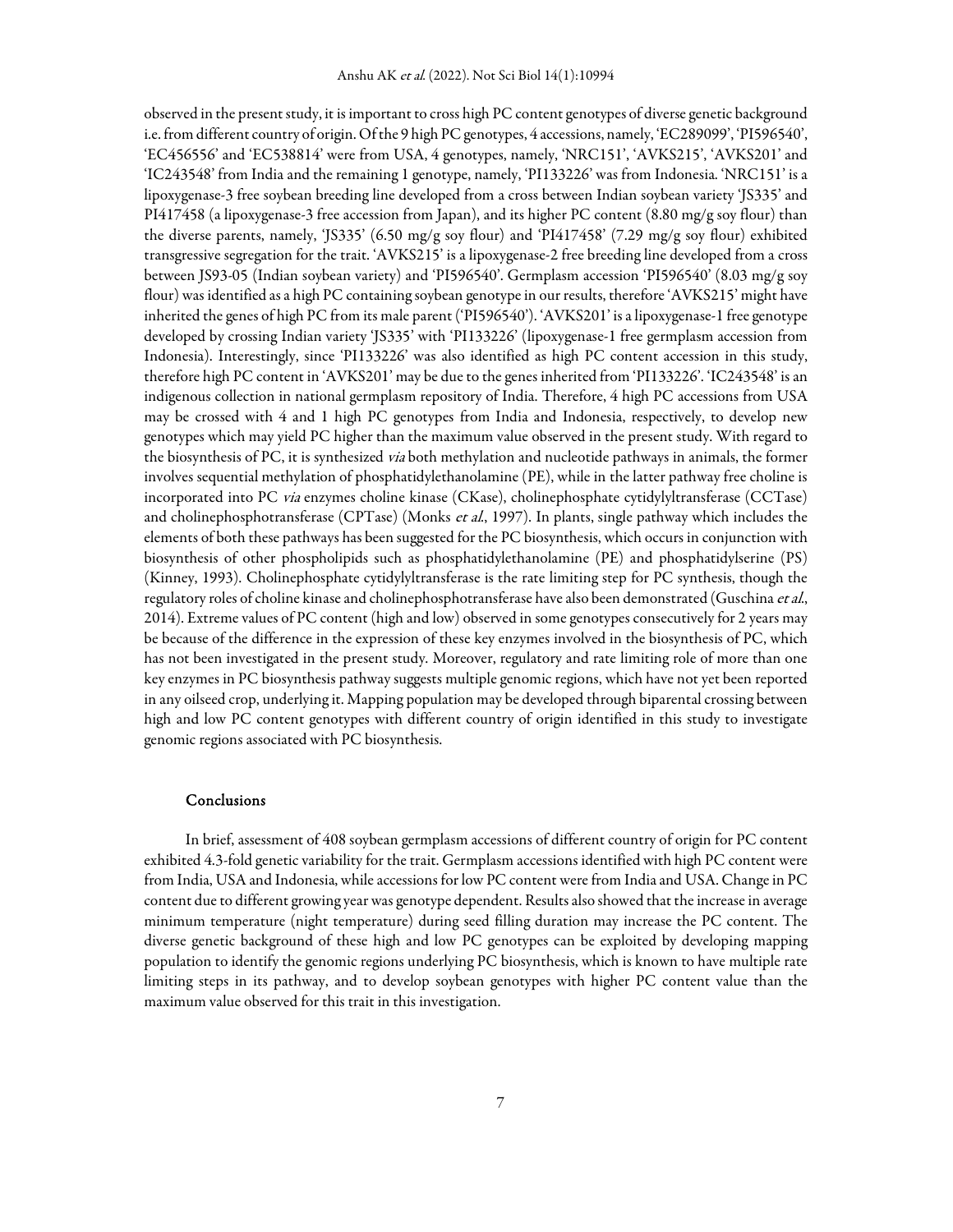#### Authors' Contributions

Conceptualization: VK and AR; Investigation: AKA and TT; Data curation: VK and AKA; Methodology: VK, AR and AKA; Supervision: HSP and VK; Writing original draft: VK and AKA; Writingreview and editing: AKA, VK, AR, TT and HSP. All authors read and approved the final manuscript.

## Ethical approval (for researches involving animals or humans)

Not applicable.

#### Acknowledgements

The authors are grateful to ICAR-Indian Institute of Soybean Research, Indore, Madhya Pradesh, India for providing facilities to carry out the study. Authors acknowledge Agharkar Research Institute, Pune, India for providing some germplasm accessions.

#### Conflict of Interests

The authors declare that there are no conflicts of interest related to this article.

#### References

- AICRPS (2018). Annual Report, All Indian Coordinated Research Project on Soybean. Retrieved 2020 September 09 from https://iisrindore.icar.gov.in/pdfdoc/AicrpsAR2018-19.pdf
- Blusztajn JK, Slack BE, Mellott TJ (2017). Neuroprotective actions of dietary choline. Nutrients 9:815. https://doi.org/10.3390/nu9080815
- Dornbos DL, Mullen RE, Hammond EG (1989). Phospholipids of environmentally stressed soybean seeds. Journal of the American Oil Chemists' Society 66:1371-1373. https://doi.org/10.1007/bf03022763
- Fehr WR, Caviness CE, Burmood DT, Pennington JS (1971). Stage of development descriptions for soybeans, Glycine max (L.). Merrill. Crop Science 11:929-931. https://doi.org/10.2135/cropsci1971.0011183X001100060051x
- Grand View Research Inc (2017). Lecithin market size, share & trends analysis report by source (soybean, rapeseed, sunflower), by application (convenience foods, bakery, confectionary, pharmaceuticals, animal feed, industrial), by region, and segment forecasts, 2018-2025. Retrieved 2020 September 09 from https://www.grandviewresearch.com/industry-analysis/lecithin-market
- Guschina IA, Everard JD, Kinney AJ, Quant PA, Harwood JL (2014). Studies on the regulation of lipid biosynthesis in plants: application of control analysis to soybean. Biochimica et Biophysica Acta (BBA) - Biomembranes 1838:1488-1500. https://doi.org/10.1016/j.bbamem.2014.02.008
- Hoogevest PV, Wendel A (2014). The use of natural and synthetic phospholipids as pharmaceutical excipients. European Journal of Lipid Science and Technology 116:1088-1107. https://doi.org/10.1002/ejlt.201400219
- Jiang CW, Fei DP, Lan LG, Dan L (2015). Determination of phosphatidylcholine from soybean phospholipids by normal phase chromatography. Journal of Food Safety and Quality 6:3098-3102. http://www.chinafoodj.com/ch/reader/view\_abstract.aspx?file\_no=20150611007&flag=1
- Kapalka GM (2010). Tic Disorders. In: Kapalka GM (Ed). Nutritional and herbal therapies for children and adolescents. Academic Press pp 291-315. https://doi.org/10.1016/b978-0-12-374927-7.00010-8
- Kinney AJ (1993). Phospholipid head groups. In: Moore TS (Ed). Lipid Metabolism in Plants. CRC Press, Boca Raton, FL pp 259-284.